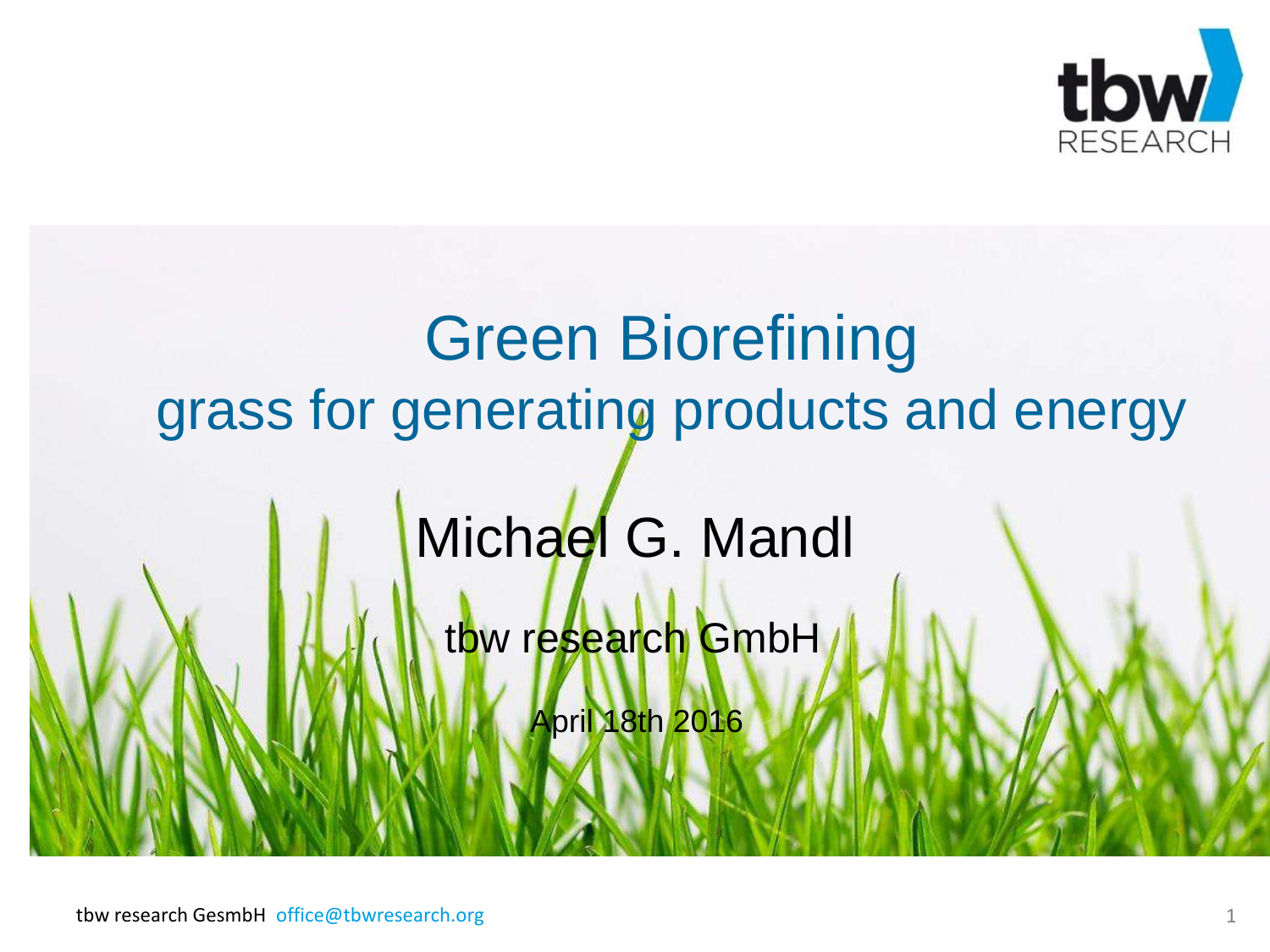**What is a Green Biorefinery**



**A Green Biorefinery processes green biomass (fresh or silage) to an array of products.**

Feedstock options are manifold such as **Grass, Clover, Lucerne**… immature cereals etc.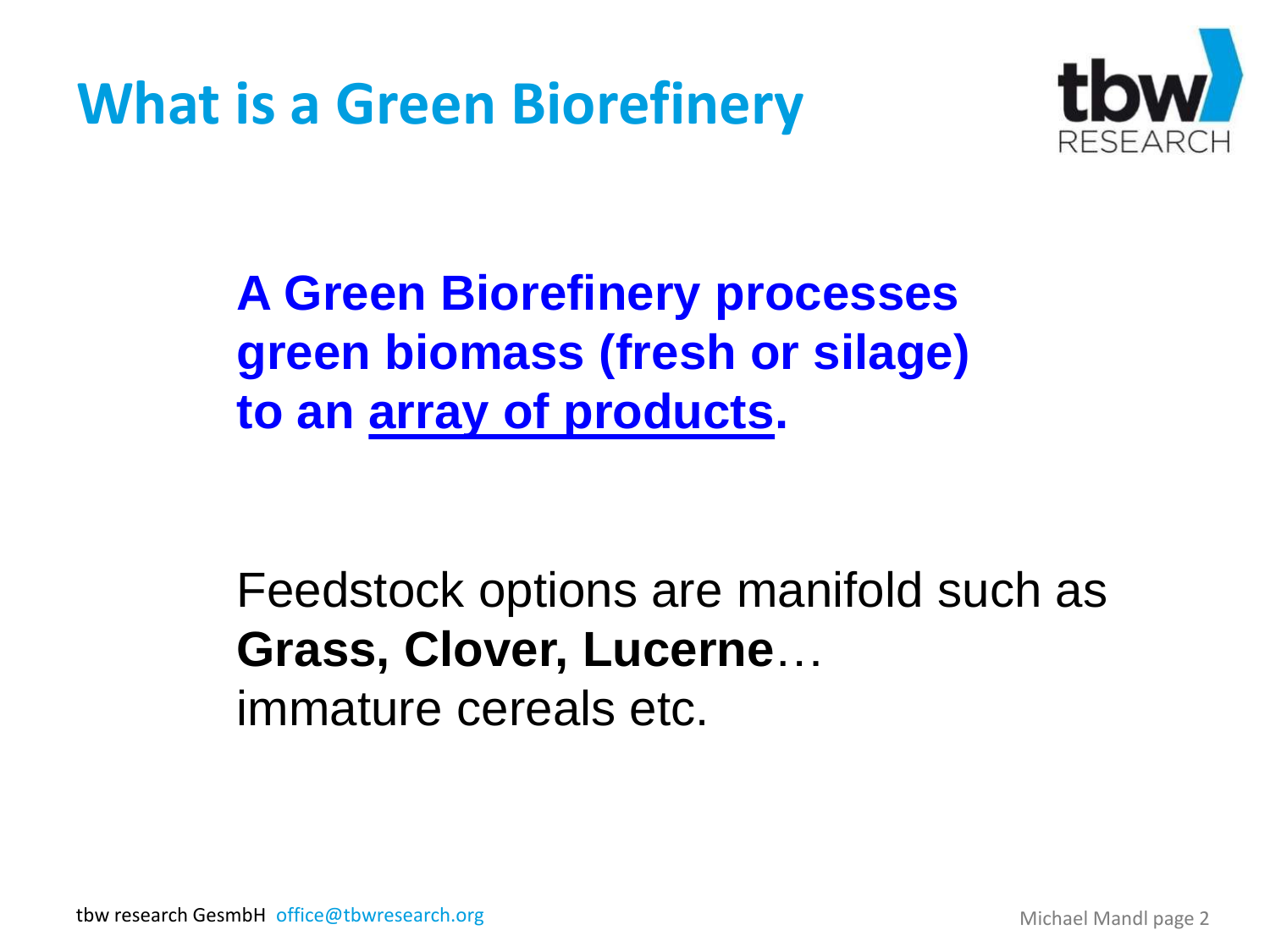## **Motivation green biorefinery**



- **Traditional grass utilisation has been changing... due to strong restructuring of diary/ beef sector**
- **l**  $\rightarrow$  grassland biomass has become a surplus **resources in some areas available for alternative use**
- **Green biorefinery is seen as new utilisation pathway to enter future markets (food/feed, biochemical, material and biofuels sector)**
- **Biorefinery are expected to support rural development and agricultural sector respectively**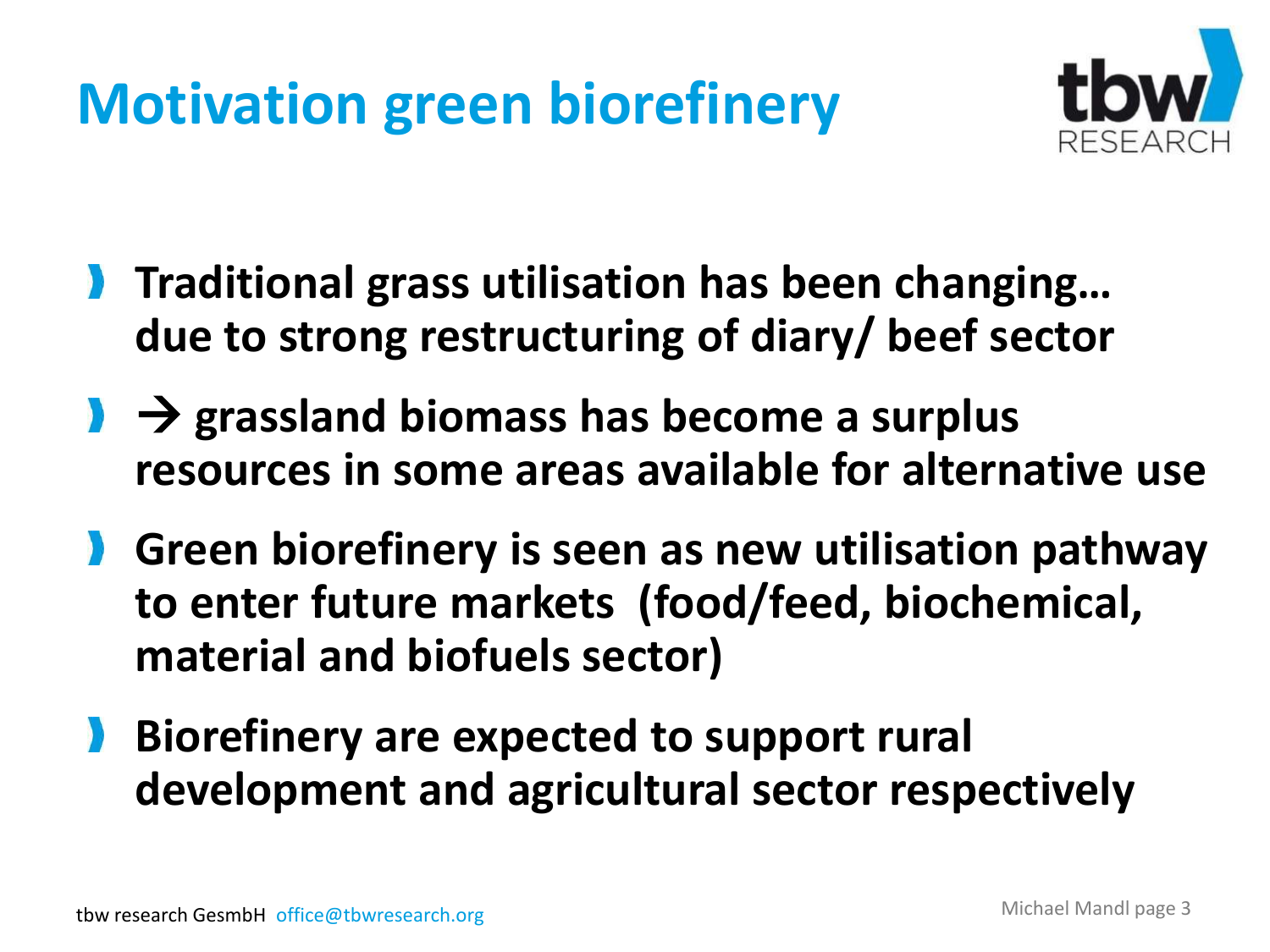### **Alternative grass utilisation**





**food products milk & beef, and manure**

#### **bio-products**

**food/feed, materials, bulk and fine chemicals, biofuels and energy…**



...from cow to "technical cow"

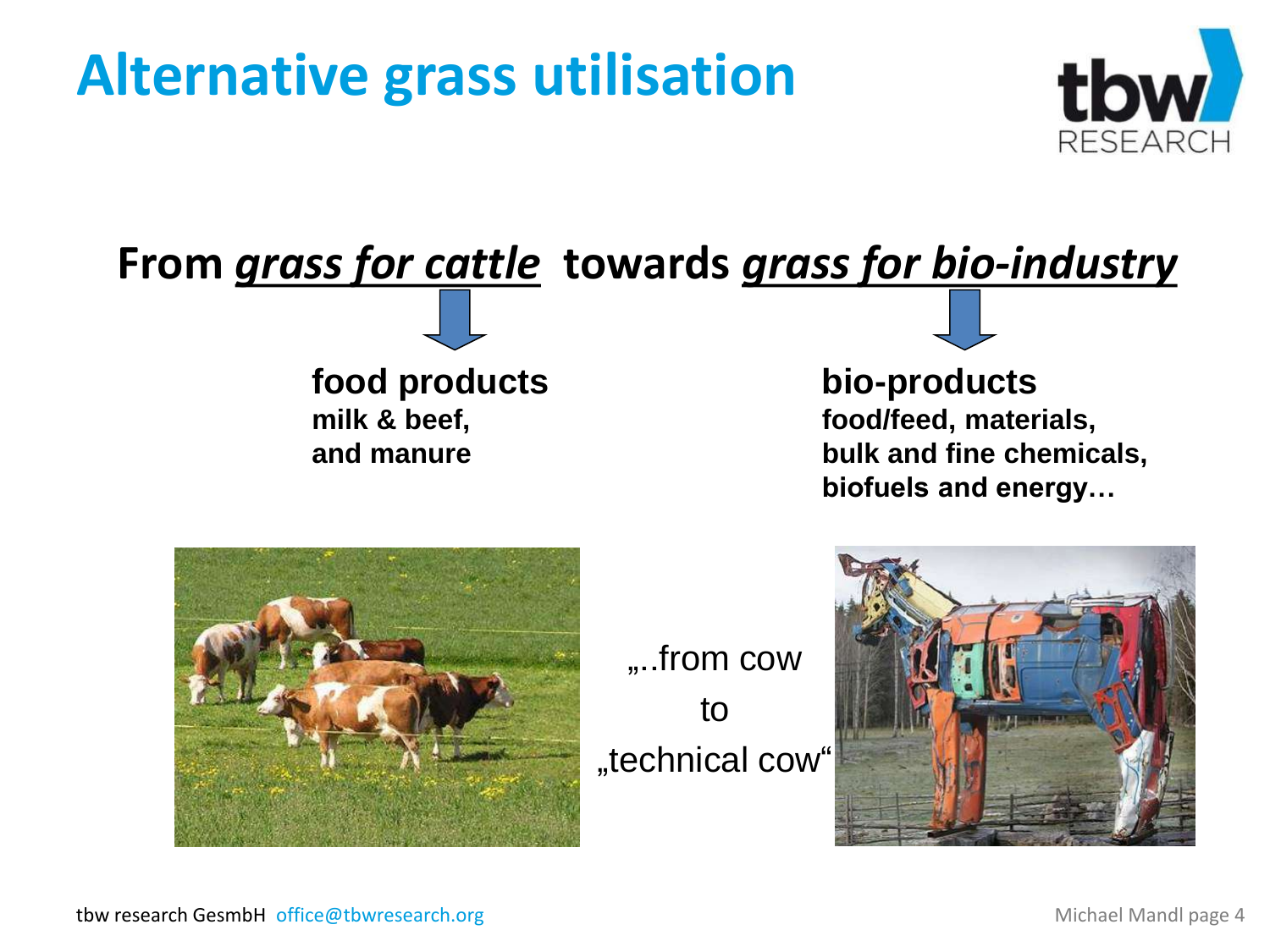#### **Grassland in Europe**



Table 1: Distribution of grassland and forage crops by EU Member States, and intensity indicators in 2007. Source: Eurostat 2010 (Farm Structural Survey 2007), Lutter (2009), oun calculations

| EU member state       | Code      | perm.<br>grassland  | forage<br>crops | forage area<br>share of | grazing<br>livestock | cow milk<br>production |
|-----------------------|-----------|---------------------|-----------------|-------------------------|----------------------|------------------------|
|                       |           | Share of UAA        |                 | EU-27 total             |                      | per forage area        |
|                       |           | (%)                 | $(\%)$          | (%)                     | $LU$ ha $^{-1}$      | kg ha <sup>-1</sup>    |
| $EU-15$               |           |                     |                 |                         |                      |                        |
| Austria               | AT        | 54                  | 8               | 2.6                     | 0.77                 | 1568                   |
| Belgium               | <b>BE</b> | 37                  | 18              | 1.0                     | 2.63                 | 3911                   |
| Germany               | DE        | 29                  | 12              | 9.2                     | 1.41                 | 4087                   |
| Denmark               | DK        | 8                   | 18              | 0.9                     | 1.75                 | 6751                   |
| Spain                 | <b>ES</b> | 35                  | $\overline{3}$  | 12.4                    | 0.71                 | 698                    |
| Finland               | FI        | $\overline{2}$      | 29              | 0.9                     | 0.97                 | 3172                   |
| France                | FR        | 29                  | 17              | 16.8                    | 1.26                 | 1918                   |
| Greece                | GR        | 20                  | 6               | 1.4                     | 1.79                 | 744                    |
| Ireland               | IE        | 76                  | 17              | 5.1                     | 1.43                 | 1344                   |
| Italy                 | IT        | $\overline{27}$     | 14              | 6.9                     | 1.06                 | 2161                   |
| Luxemburg             | LU        | 52                  | 18              | 0.1                     | 1.61                 | 2834                   |
| The Netherlands       | <b>NL</b> | 43                  | 22              | 1.6                     | 2.25                 | 9301                   |
| Portugal              | PT        | 51                  | 10              | 2.8                     | 0.61                 | 747                    |
| Sweden                | SE        | 16                  | 36              | 2.1                     | 0.77                 | 1885                   |
| <b>United Kingdom</b> | UK        | 62                  | 8               | 15.1                    | 0.91                 | 1228                   |
| EU-12                 |           |                     |                 |                         |                      |                        |
| Cyprus                | CY        | $\mathbf{1}$        | 29              | 0.1                     | 2.04                 | 3175                   |
| Czech Republic        | CZ        | 26                  | 12              | 1.7                     | 0.82                 | 2138                   |
| Estonia               | EE        | 30                  | 24              | 0.7                     | 0.42                 | 1356                   |
| Hungary               | HU        | 12                  | 6               | 1.0                     | 0.95                 | 2390                   |
| Lithuania             | LT        | 31                  | 15              | 1.6                     | 0.55                 | 1645                   |
| Latvia                | LV        | 36                  | 22              | 1.4                     | 0.31                 | 829                    |
| Malta                 | MT        | $\mathbf 0$         | 45              | 0.0                     | 3.50                 | 8655                   |
| Poland                | PL        | 21                  | 5               | 5.4                     | 1.17                 | 3004                   |
| Slovenia              | SI        | 59                  | 11              | 0.4                     | 1.07                 | 1561                   |
| Slovakia              | SK        | 28                  | 13              | 1.1                     | 0.51                 | 1225                   |
| Bulgaria              | BG        | 9                   | 3               | 0.5                     | 2.11                 | 3359                   |
| Romania               | RO.       | 33                  | 6               | 7.0                     | 0.75                 | 992                    |
| EU-15                 |           | $\rightarrow$<br>36 | 12              | 79                      | 1.11                 | 2005                   |
| $EU-12$               |           | 25                  | 8               | 21                      | 0.85                 | 1780                   |
| EU-27                 |           | 33                  | 11              | 100                     | 1.06                 | 1958                   |

## **In EU 27: 33% of utilized arable area is perm. grassland**

Reference: Osterburg B et al; Impact of economic and political drivers on grassland use in the EU, Grassland Science in Europe, Vol 15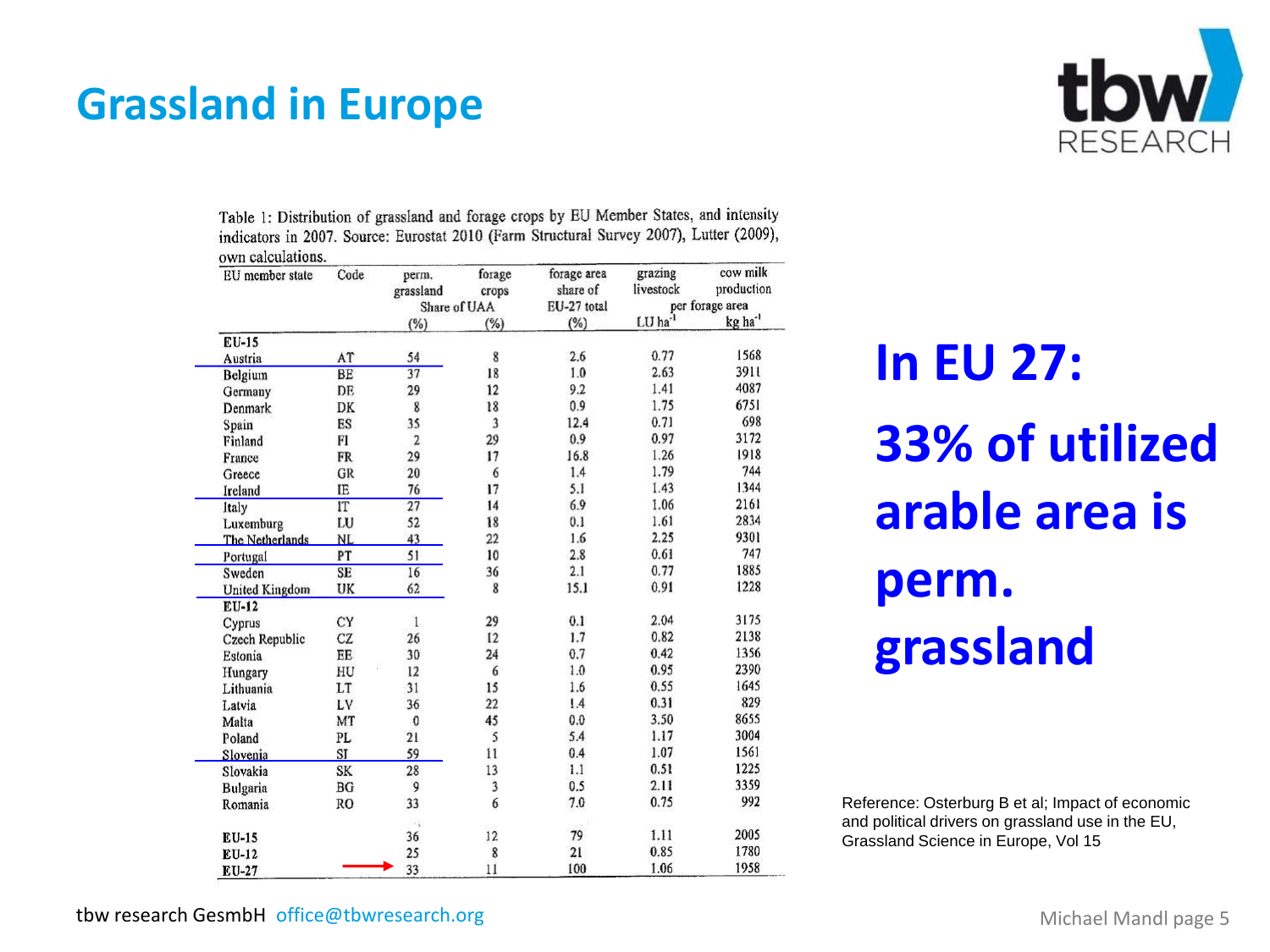### **Product options**



**Green Biorefinery technology at present mainly focuses on**

- **Proteins (amino acid)**
- **soluble sugars**
- **ligno- cellulose fractions (fibres)**
- **special fine chemical**
- **As product or valuable intermediate**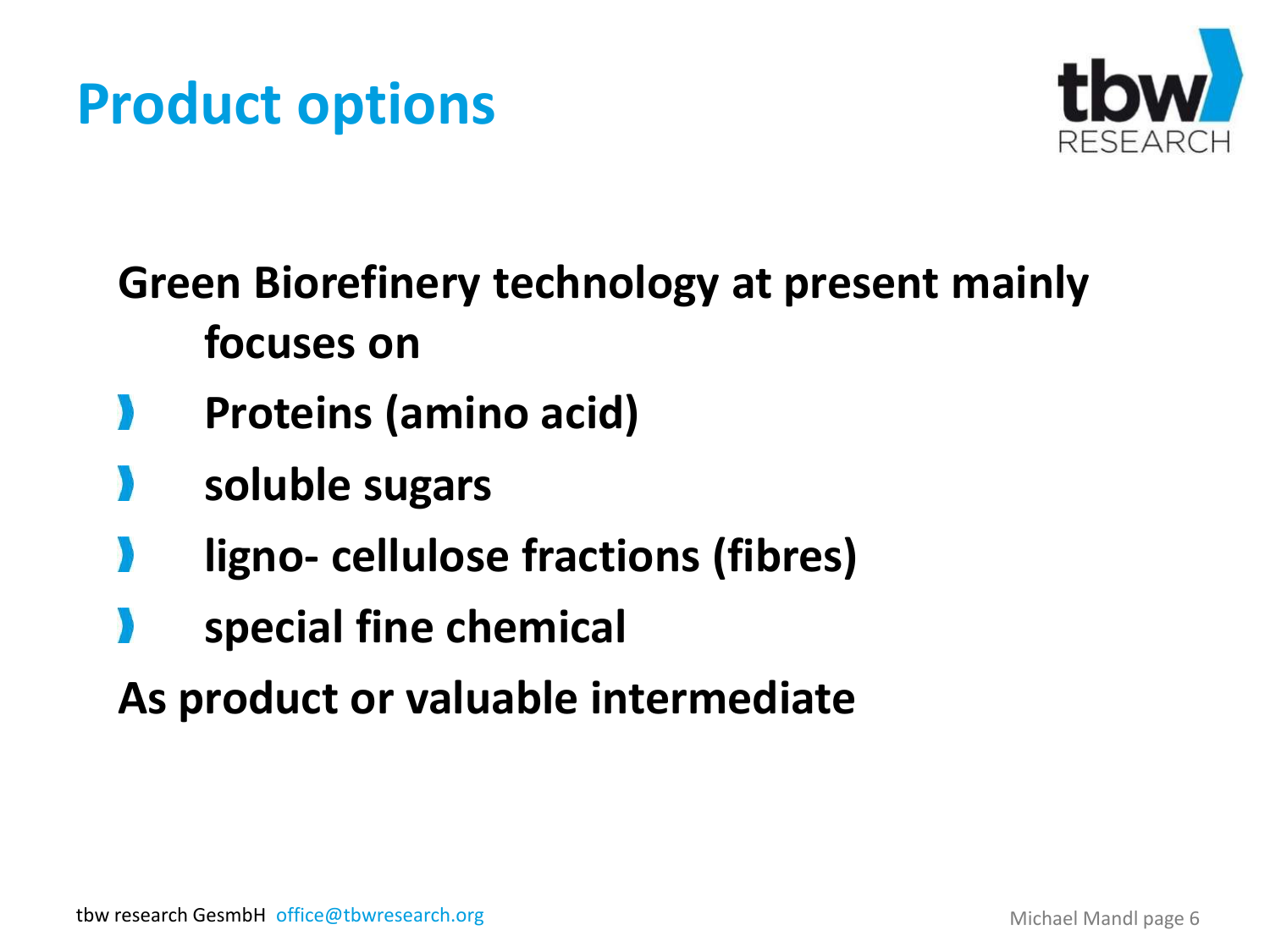#### **Primary processing**



#### Basic processing is a mechanical fractionation (screw press, refiner etc..) to generate a **juice and solid fraction**

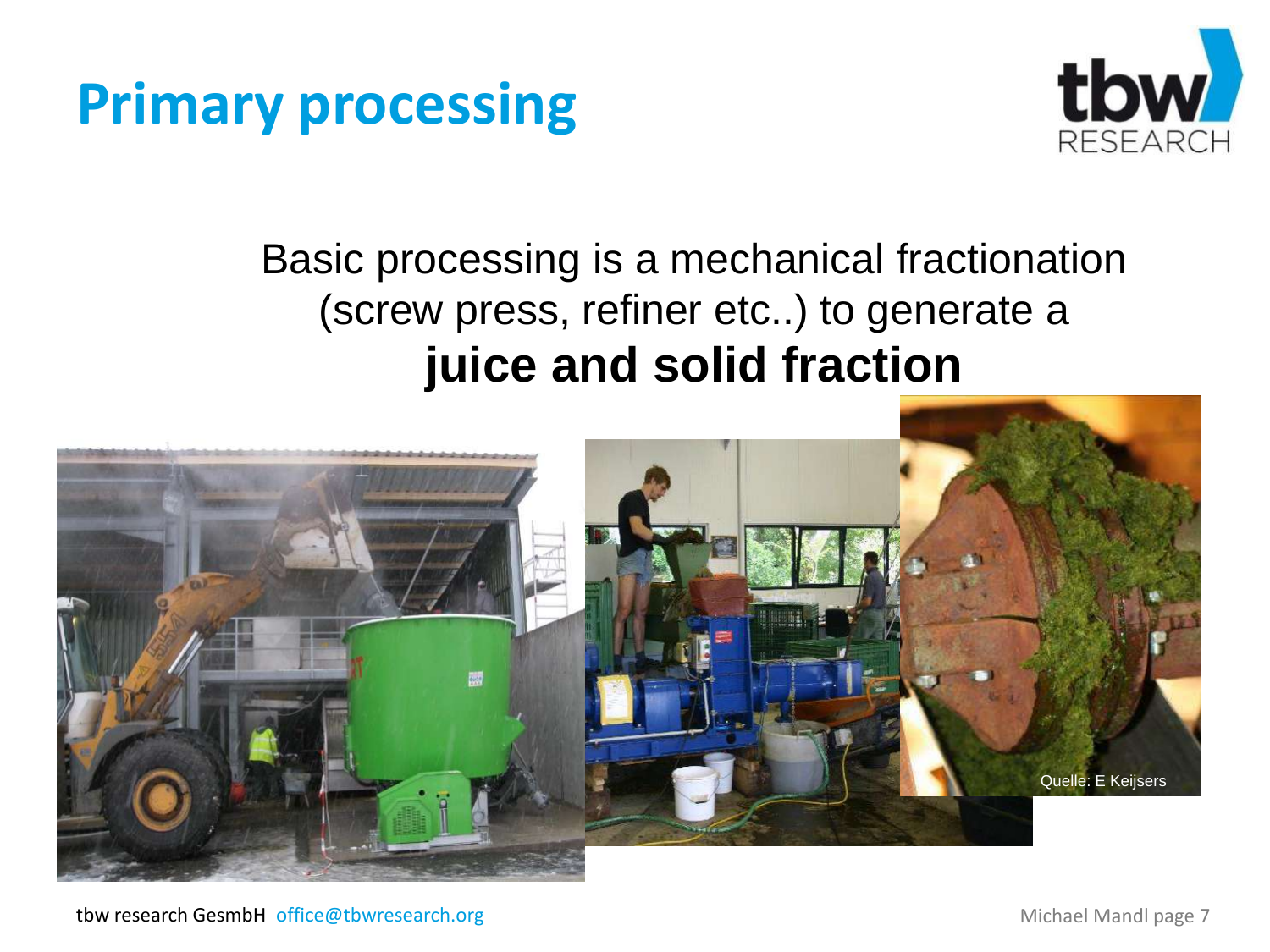### **Processing grass juice**



| Process technology                           | <b>Product or</b><br>intermediate | Application                                                      | <b>Market</b><br>size |
|----------------------------------------------|-----------------------------------|------------------------------------------------------------------|-----------------------|
| Agglomeration<br>membrane technology         | Protein recovery                  | animal feed                                                      | $+ + +$               |
| Separation technology<br>e.g. nanofiltration | Amino acids<br>mixtures           | High grade, nutrition<br>supplement, body care                   | $\ddot{}$             |
| electro dialysis/<br>chromatography          | Lactic acid                       | <b>Bulk chemical</b><br>food/ feed/ drinks/<br>PLA, Ethyl lactat | $++$                  |
| Direct fermentation                          | e.g. lactic acid<br>organic acids | Chemical, food, feed<br>sector                                   | $++$                  |
| Bio-methane<br><b>Biogas generation</b>      |                                   | CHP or gas-grid<br>biofuel                                       | $++(+)$               |

+ small ++ medium +++ big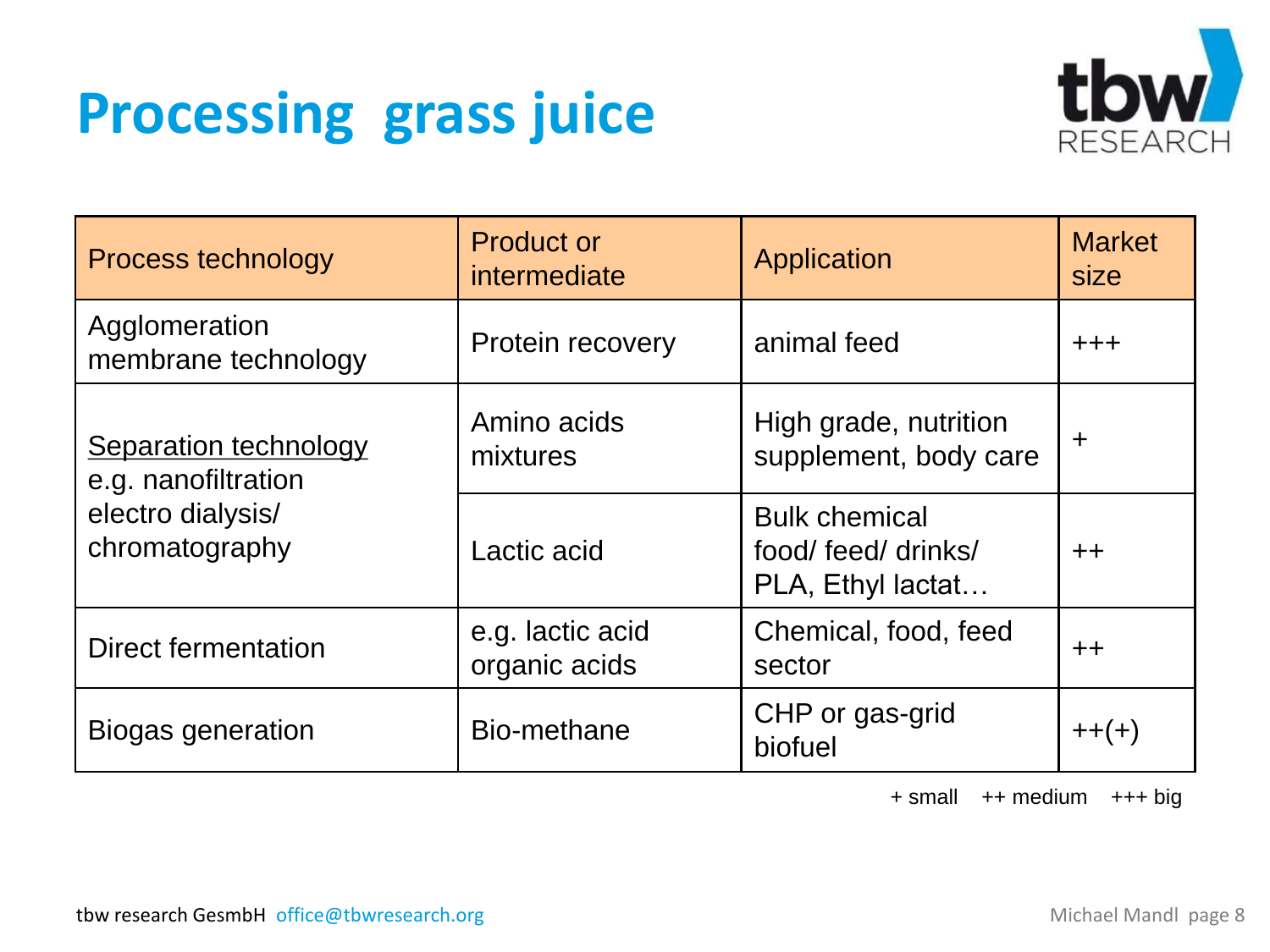## **Processing fibre fraction**



#### Solid fraction

#### **Direct use** for

**Biogas** Animal feed **Combustion** 

#### Upgrading to **fibre products**

Insulation material, Fibre boards, Horticulture substrate, Bio-composites, Pulp & Paper

…

Feedstock for **ligno-cellulose biorefinery**

Hydrolysis & fermentation Biofuels; Organic acids; Biopolymers…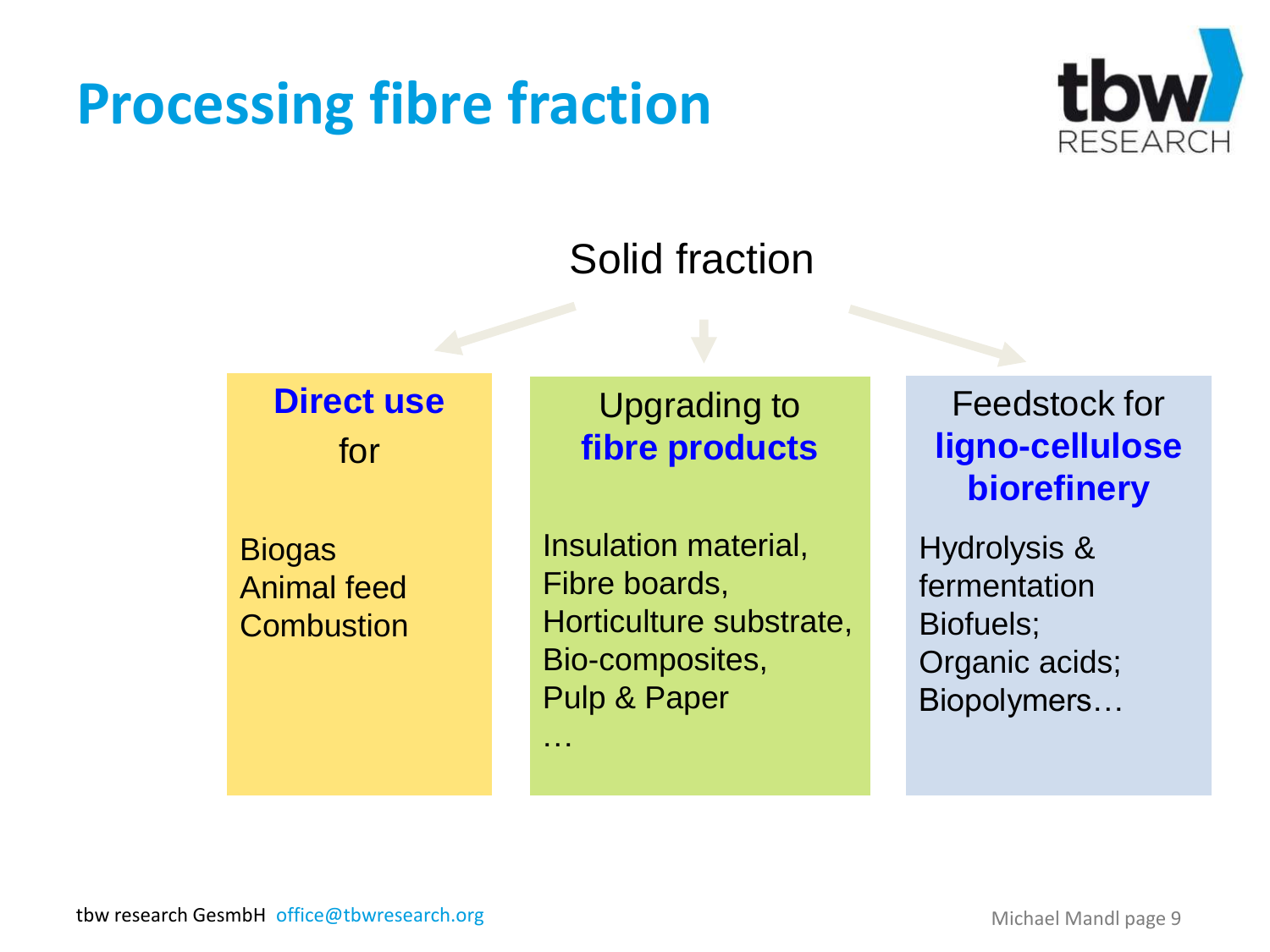## **Some fibre product samples**

tbw research GesmbH office@tbwresearch.org Michael Mandl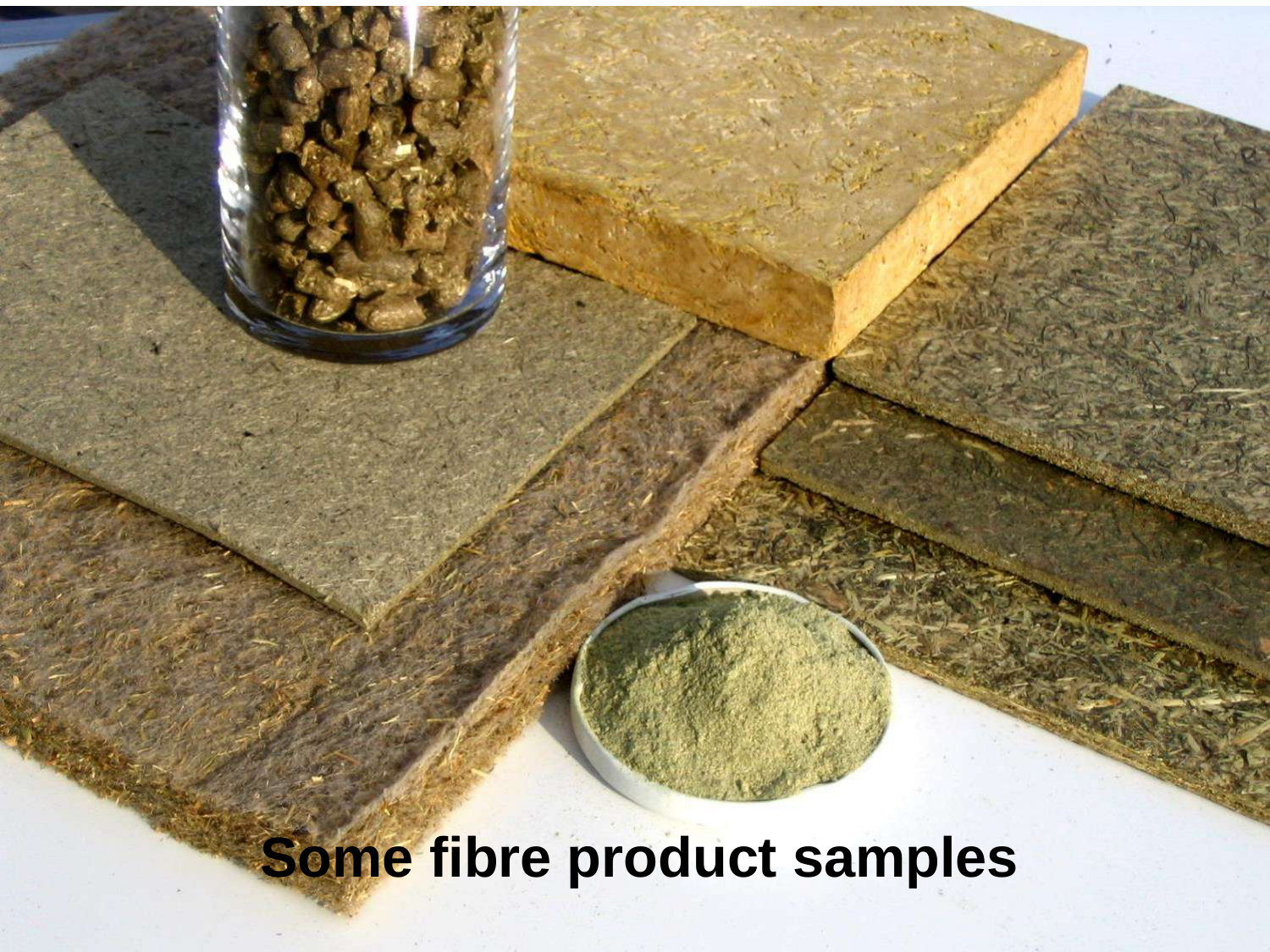#### **Some examples for Green Biorefinery initiatives in Europe (Demo / Pilot plants)**



| state          | <b>Current Status</b>                          | <b>Products</b>                                      | <b>Remarks</b>                                                                             |
|----------------|------------------------------------------------|------------------------------------------------------|--------------------------------------------------------------------------------------------|
| $\overline{A}$ | Pilot plant (Utzenaich)                        | Lactic acid, Amino acids,<br><b>Biogas</b>           | LA + AA separation out of silage<br>juice; fibres to biogas                                |
| <b>GER</b>     | Pilot Plant Brandenburg<br>Demo "Biowert"      | Lactic acid<br>Biogas, feed, fibre                   | Fermentation of fresh green juice<br>+starch hydrolysis<br>Mainly biogas                   |
|                |                                                |                                                      |                                                                                            |
| <b>IRE</b>     | Concept                                        |                                                      | Biogas + Insulation                                                                        |
| <b>DK</b>      | Pilot, Demo                                    | Protein, Lysin-feed                                  | Integrated to green pellets<br>production                                                  |
| <b>NL</b>      | "closed" pilot plant; new<br>facilities planed | Feed product focus, fibre<br>utilisation             | fibres for pulp and paper and<br>various fibre products<br>"mobile" operation concepts     |
| <b>CH</b>      | Demoplant                                      | Grass insulation product<br>(biogas a. feed options) | <b>Commercial business for</b><br>insulation material; biogas & feed<br>not jet integrated |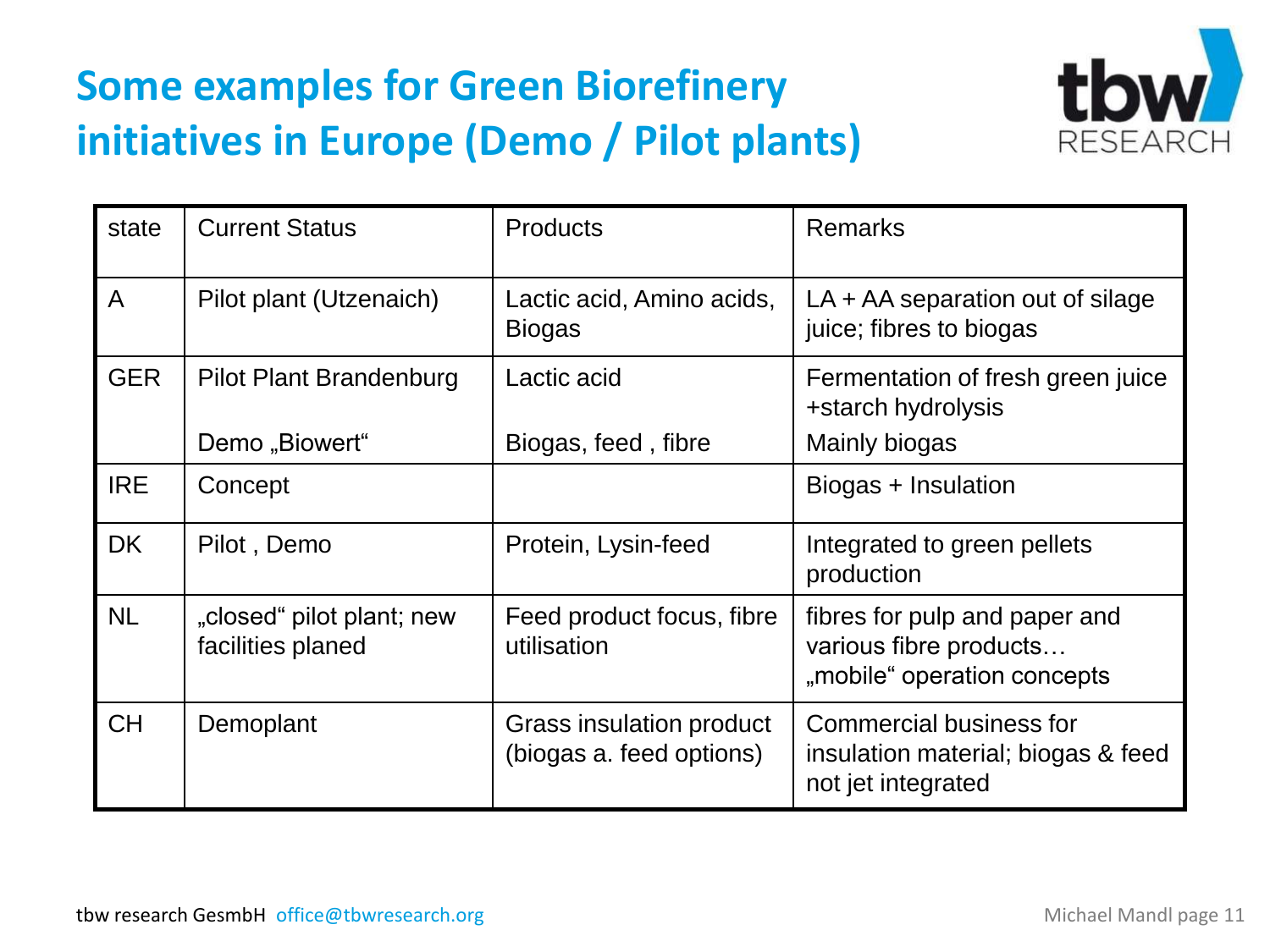#### **Prograss Initiative Grass pilot plant (NL)**



Plant not existing any more!



#### Source:JP Sanders, WUR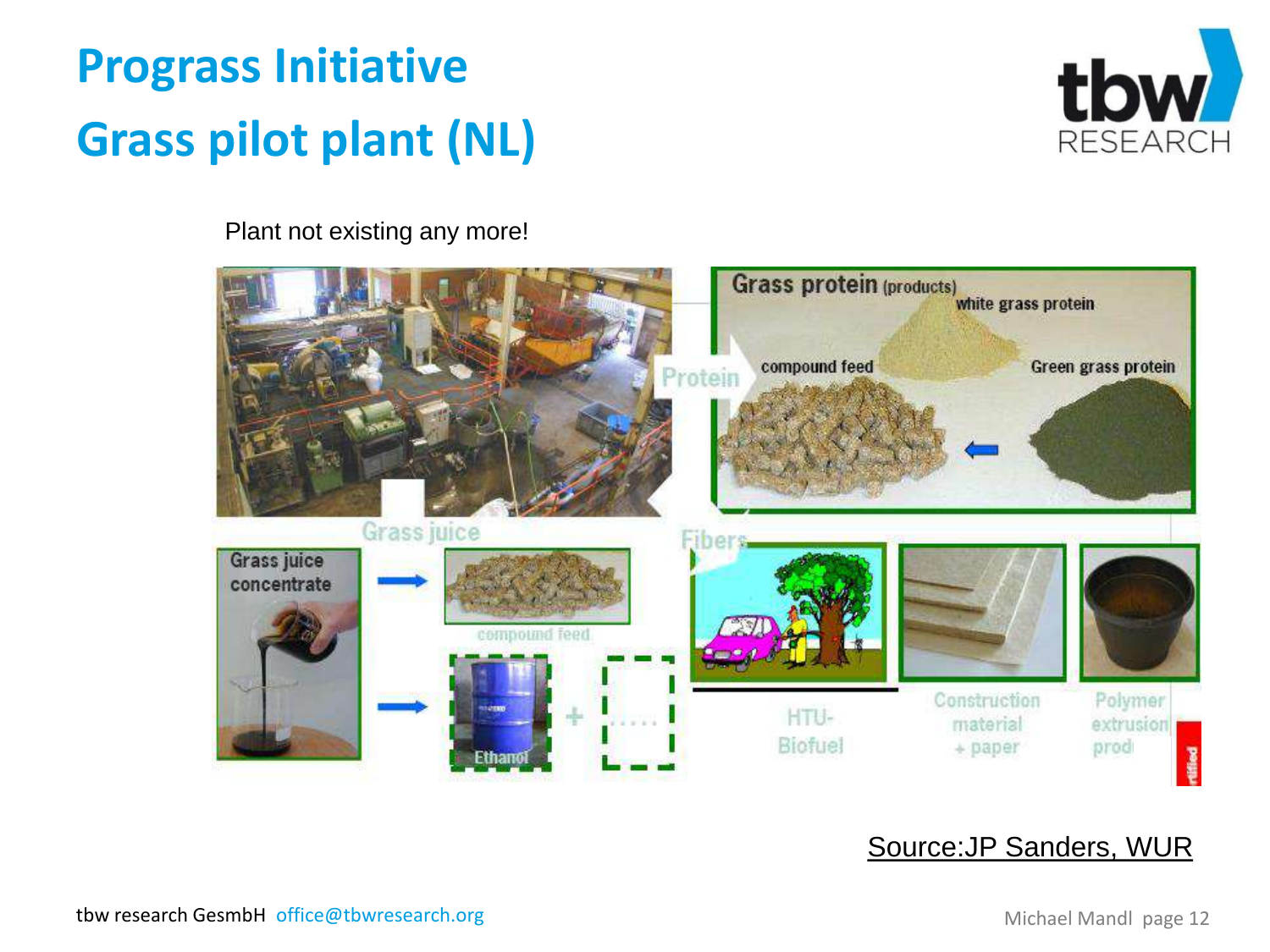## **Pilot Plant in Orbe (CH)**



#### **Biomass Process Solution (BPS) upgrades grass fibre to insulation products**



#### **Use of liquid phase for biogas generation**

Source: Stefan Grass, BPS

tbw research GesmbH office@tbwresearch.org Michael Mandl page 13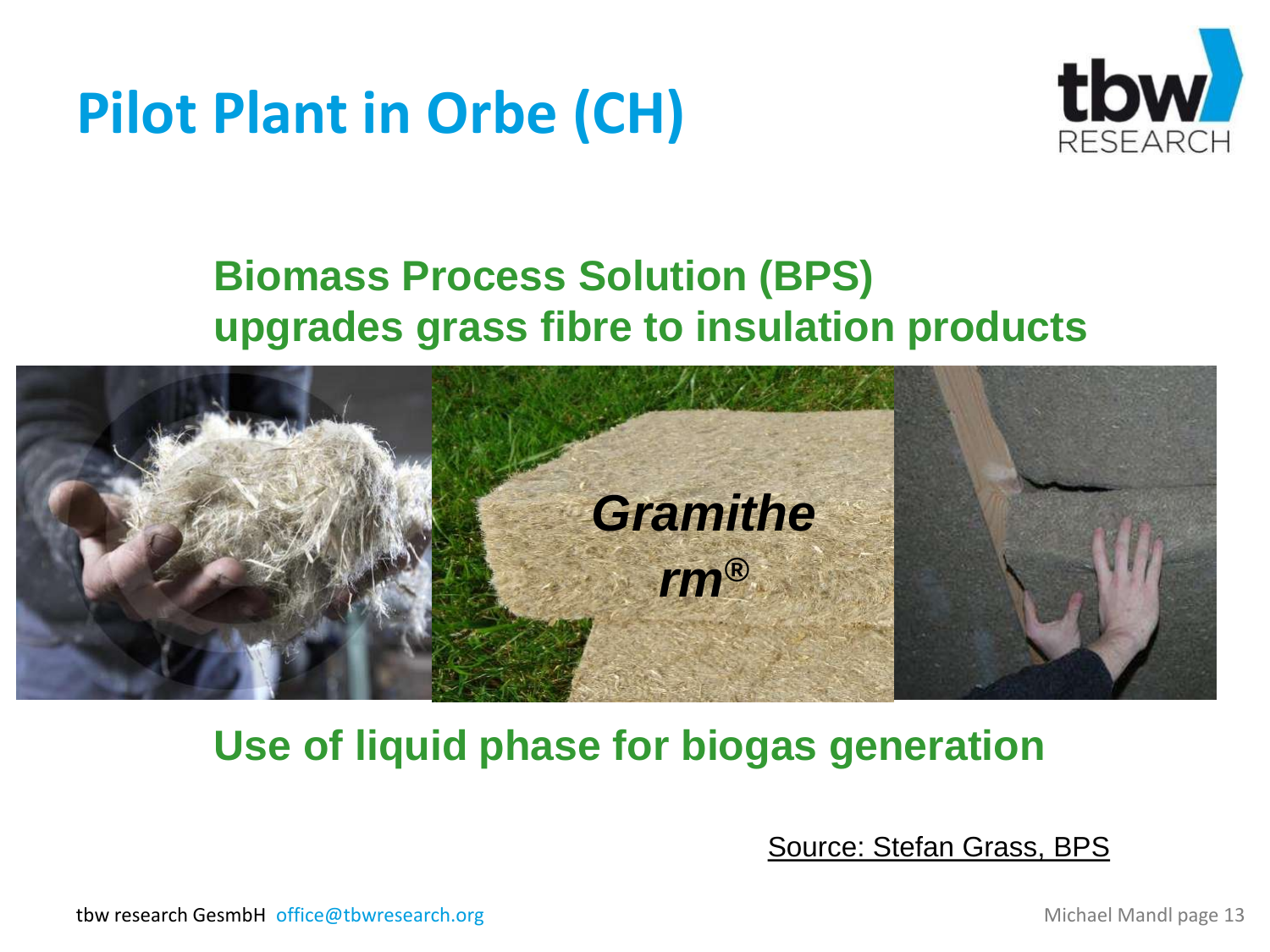## **Set-up of Green Biorefinery Utzenaich**



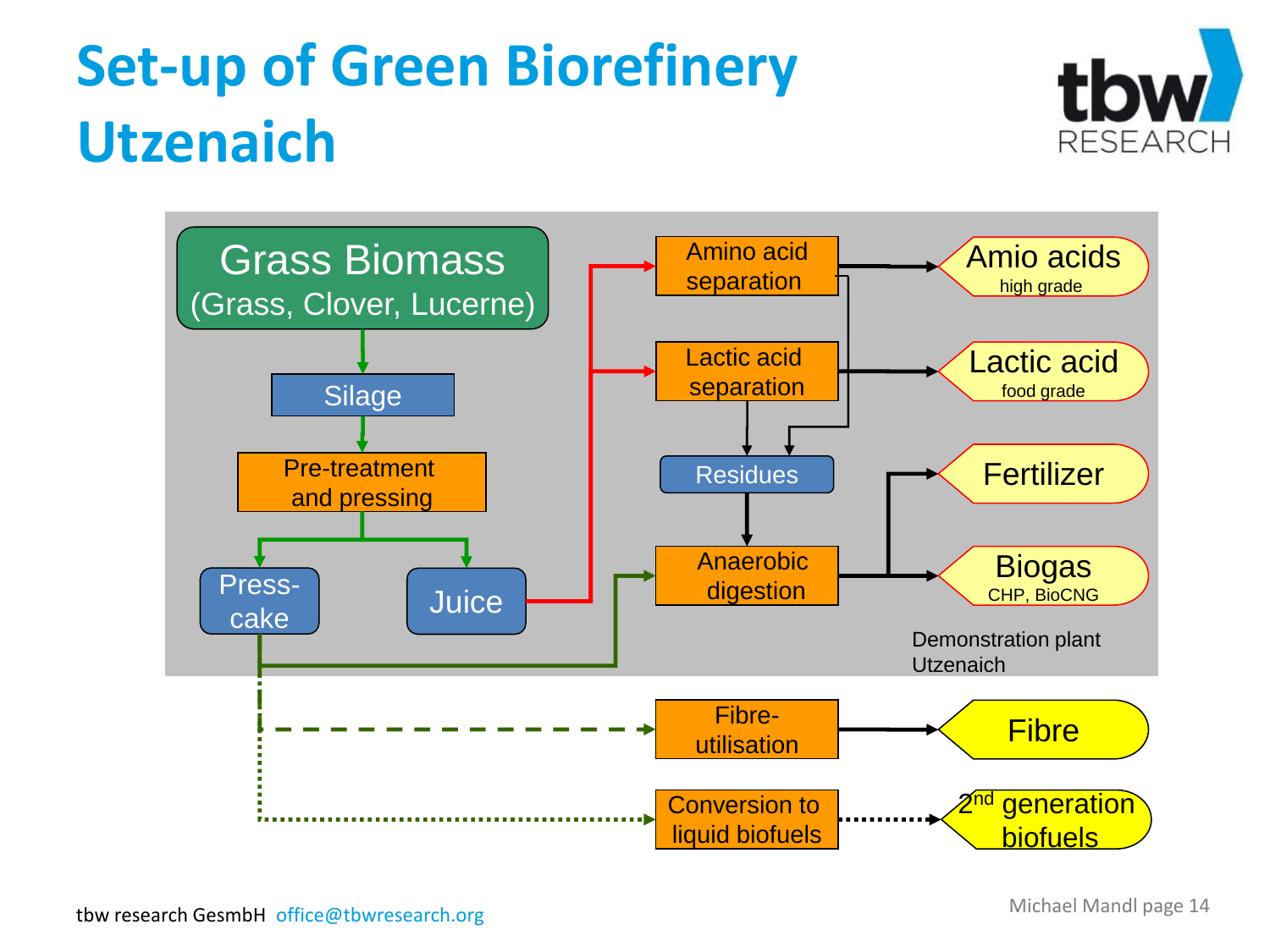**Down stream processing silage juice in green biorefinery Utzenaich**



**Combination of different separation processes:**

- **Ultra & nano filtration**
- **Electro dialysis**
- **Reversed osmosis**
- **Ion exchange**

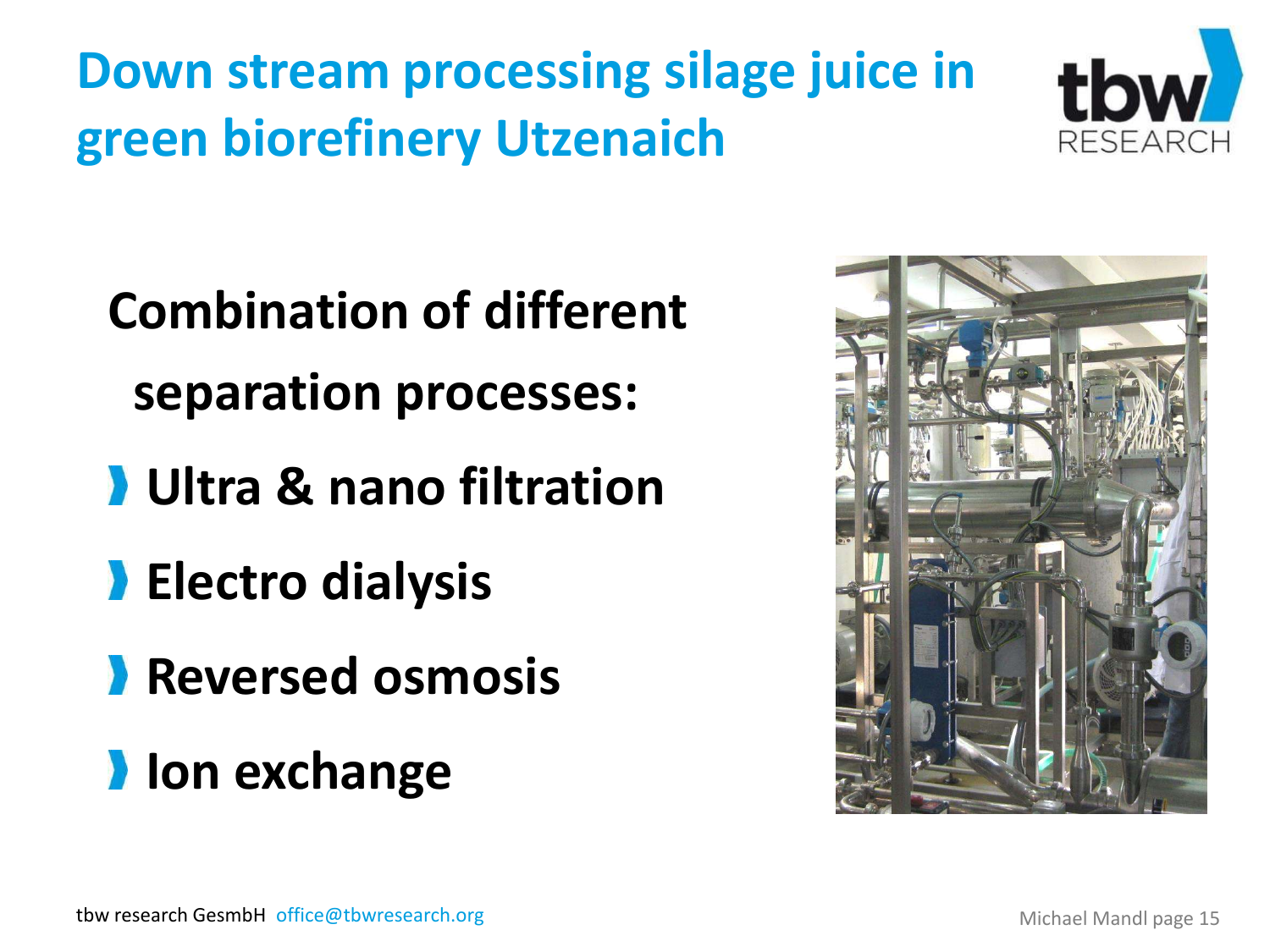## **Results Green Biorefinery**



#### **Economy**

- **Exercise 1** Economic feasibility of processing is possible at moderate scales (app. 10.000 DM/a feedstock)
- Required revenue for Amino acid mixture >  $4 \epsilon/kg$
- AA product from grass is new and needs to be introduced
- **S** Green power tariffs (biogas CHP) have strong effect on the economics

#### **Implementation**

A production plant for grass utilisation is currently in evaluation; access to AA market is important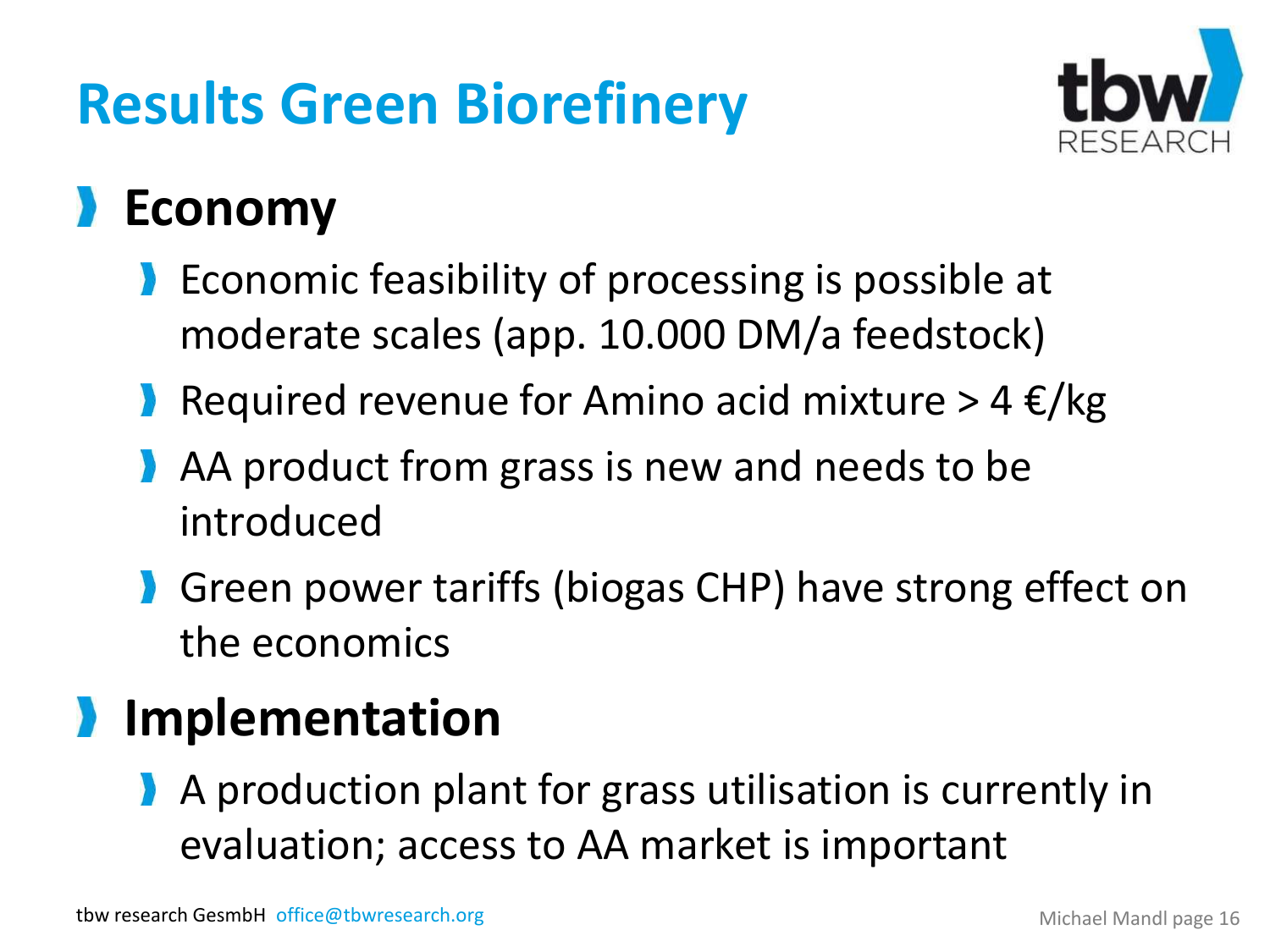## **Green Biorefining for Ireland?**



- **Feedstock is there but currently animal feed?**
- Cost prize grass silage: (80) 150€/tdm

(1) Grass  $\rightarrow$  protein concentrate + Biogas/CHP (2) Grass  $\rightarrow$  high value protein + Biogas/CHP

 $(3)$  Grass  $\rightarrow$  AAs + Biogas/CHP

(4) Grass  $\rightarrow$  AAs + press cake for feed

(5) Grass  $\rightarrow$  AAs + press cake for fibre product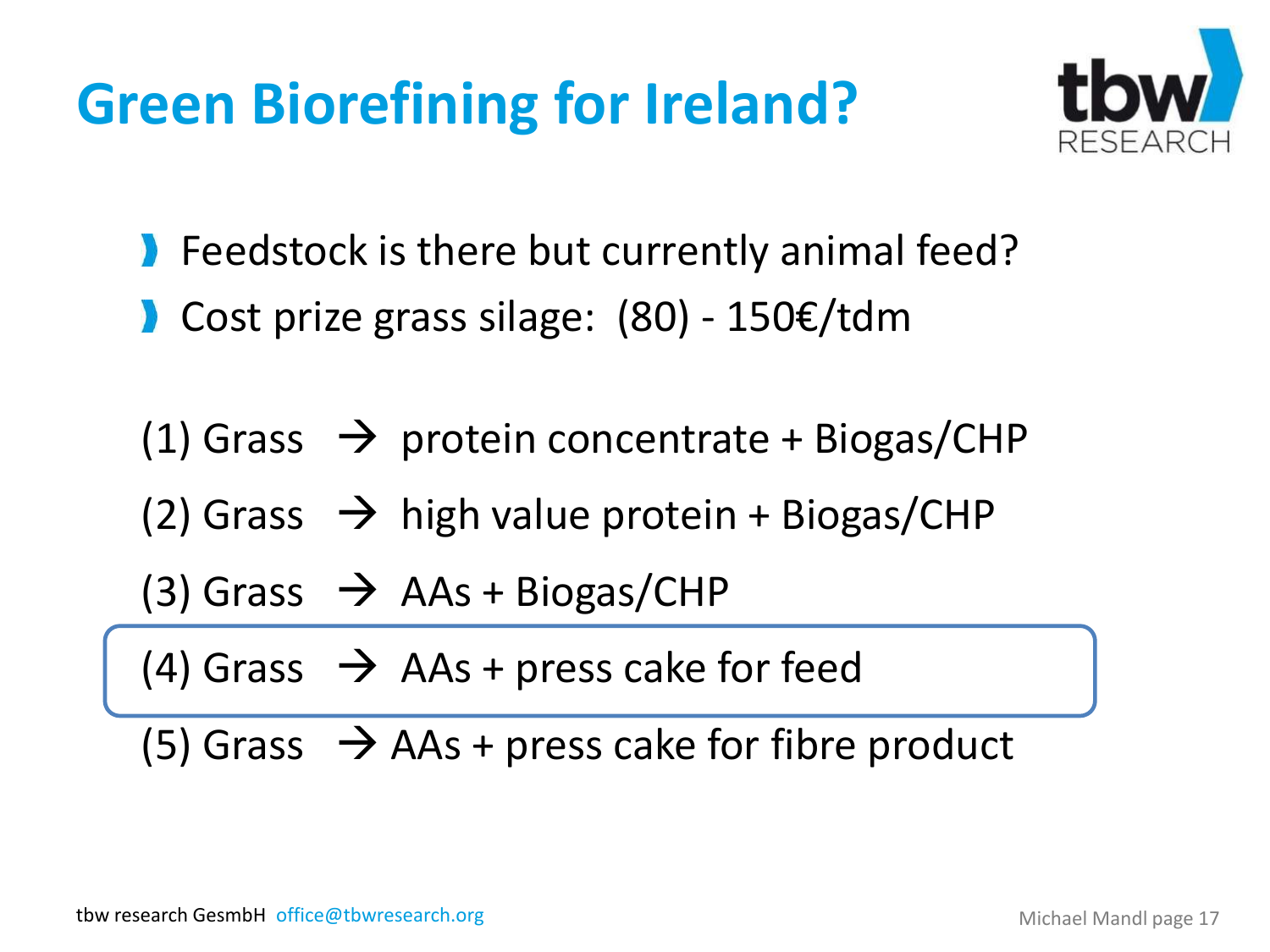## **Conclusions Green Biorefinery**



- **Economic feasibility: 2-3 product outlet is required**
- **Incentives for biogas generation (green power legislation) could boost Green Biorefinery**
- **Grass protein for animal feed products is a economically challenging but offers a very big market for big scale implementation**
- **Grass is good in crop rotation and has proven to be a sustainable long term resource**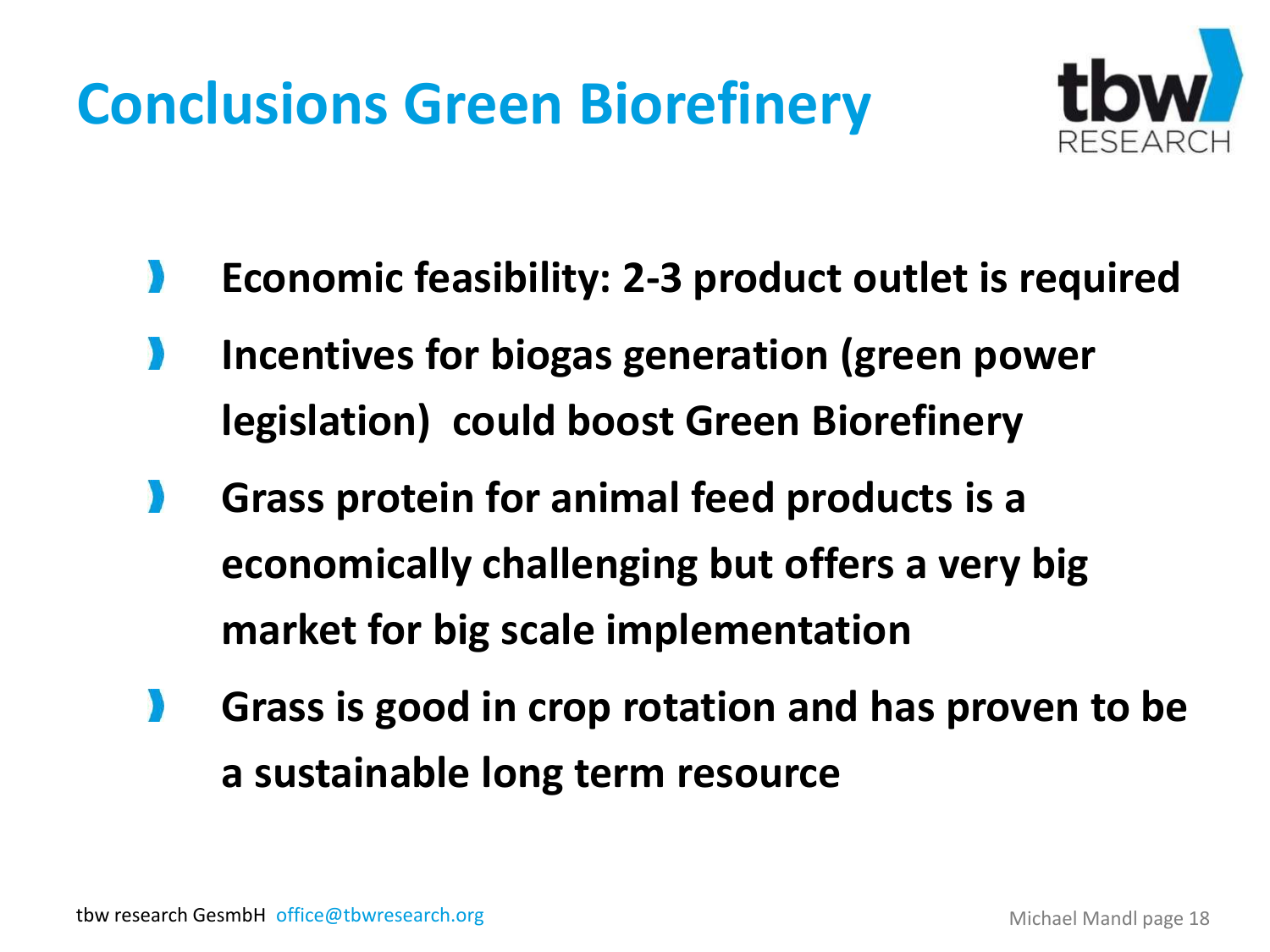

#### We proudly acknowledge our funders and partners